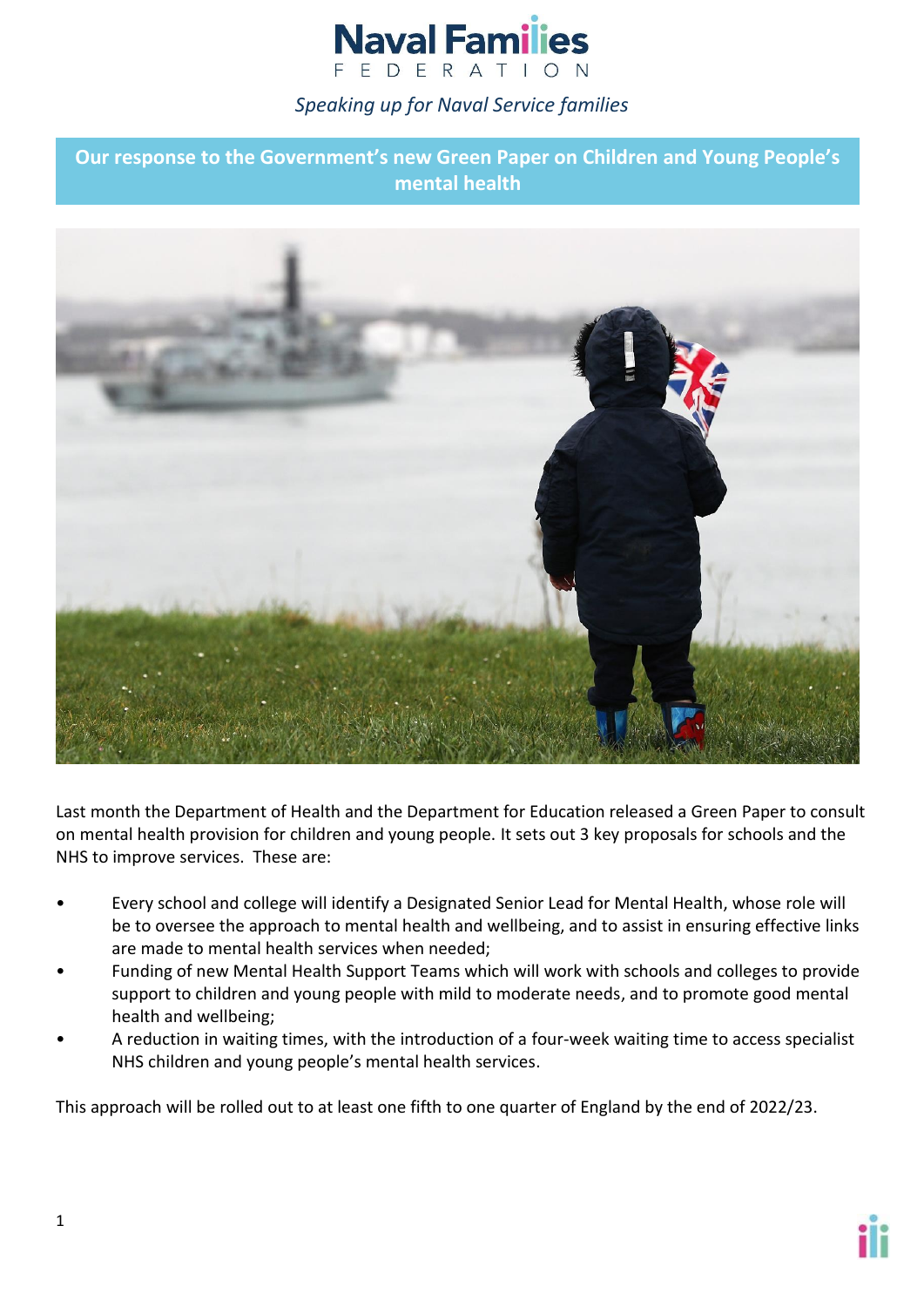

The Green Paper also includes further proposals which include:

- Convening a working group of social media and digital sector companies to explore what more they can do to keep children safe online;
- Production by the Chief Medical Officer of a report on the impact of technology on the mental health of young people;
- Consultation on draft statutory guidance for Relationships and Sex Education (RSE) and potentially Personal, Social, Health and Economic Education (PSHE), to secure good quality teaching;
- Mental health awareness training for teachers;
- Research into interventions that support parents and carers with the quality of attachment relationships with their babies;
- Work on improving the mental health of 16-25-year olds.

### **A quick read version of the green paper is [HERE](https://www.gov.uk/government/consultations/transforming-children-and-young-peoples-mental-health-provision-a-green-paper/quick-read-transforming-children-and-young-peoples-mental-health-provision)**

### **And the full green paper is [HERE](https://www.gov.uk/government/consultations/transforming-children-and-young-peoples-mental-health-provision-a-green-paper)**

**THIS IS YOUR CHANCE TO HAVE YOUR SAY ON CHILDREN AND YOUNG PEOPLE'S MENTAL HEALTH. The consultation closes at noon on 2 March 2018. Take part in the consultation by clicking [HERE](https://engage.dh.gov.uk/youngmentalhealth/) and following the link**

The Naval Families Federation will not have access to your comments unless you choose to share them with us directly. If you would like to tell us your views, please email us at [contactus@nff.org.uk](mailto:contactus@nff.org.uk) and include the words 'Green Paper on Children and Young People's mental health' in the subject field.

## **Our response**

The Naval Families Federation welcomes the publication of the Green Paper, and its proposals for improving children and young people's mental health and well-being through earlier intervention and prevention, particularly through education settings and by exploring enhanced support to families.

We remain, however, concerned that the timescales and reach of the key three proposals will deliver too little, too late, for the unprecedented number of children and young people, and their families, who are currently in need of professional support.



We would like to see children and young people from Armed Forces families specifically identified in the Government's priorities and plans for the future, and in any future White Paper. We would also like to see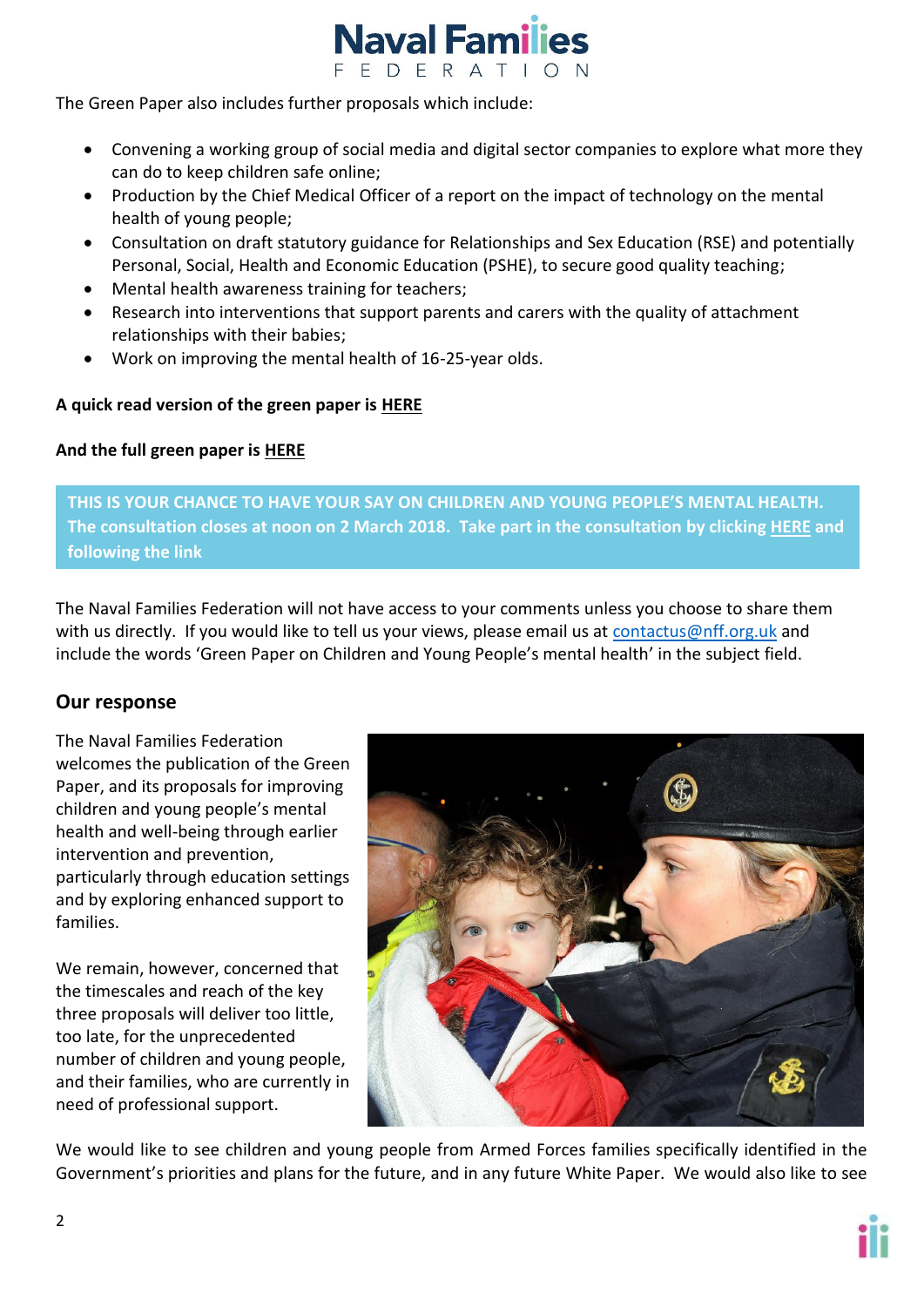

reference made to the provisions of the Armed Forces Covenant in relation to removing disadvantage in accessing healthcare for the children and young people of the Armed Forces community.

The Green Paper identifies the following potentially 'vulnerable groups' of children and young people:

- Children looked after or previously looked after
- Children in need, including young carers and children who have been exposed to domestic abuse
- Children and young people with special educational needs or disability
- Lesbian, gay, bisexual and transgender (LGBT) young people
- Young offenders
- Young people involved in gangs
- Young people who are not in education, employment or training (NEETs)



Children and young people from Armed Forces families are not yet included. They are an 'invisible group' whose mental health and wellbeing needs are frequently overlooked, possibly because they do not fit with common perceptions of 'vulnerability' and may present as resilient and stoic.

They often display positive qualities including flexibility, sociability, determination and courage. Nevertheless there is strong evidence that shows that, whilst being part of an Armed Forces family may enhance resilience and resourcefulness, it involves significant challenges in addition to those experienced by children and young people in the general population. These can, and frequently do, have an impact on this cohort of children and young people and their mental health and wellbeing.

#### **What challenges face children and young people from Armed Forces families?**

Ofsted carried out a survey in 2011 which examined the quality of provision and outcomes for children and young people who are in families of currently serving Service personnel. It concluded that, although some Service families' children were more resilient than others, a key impact of Service life on children and young people was one of social and emotional disturbance.<sup>1</sup>

The mobility associated with Service life can have a detrimental impact on children's emotional well-being, through a range of challenges including the disruption of friendships, family bonds and support networks in the wider community. It may also have a detrimental impact on their educational **"Service children have unique needs. Whether living in the UK or overseas, they face challenges that often go beyond the experience of the majority of families and children living in the UK." (Ofsted, 2011)**

attainment. Children with special educational needs and disability (SEND) are particularly vulnerable during transitions between schools.

1

<sup>1</sup> Ofsted (2011). *Children in Service families.* Available at <https://www.gov.uk/government/publications/children-in-service-families>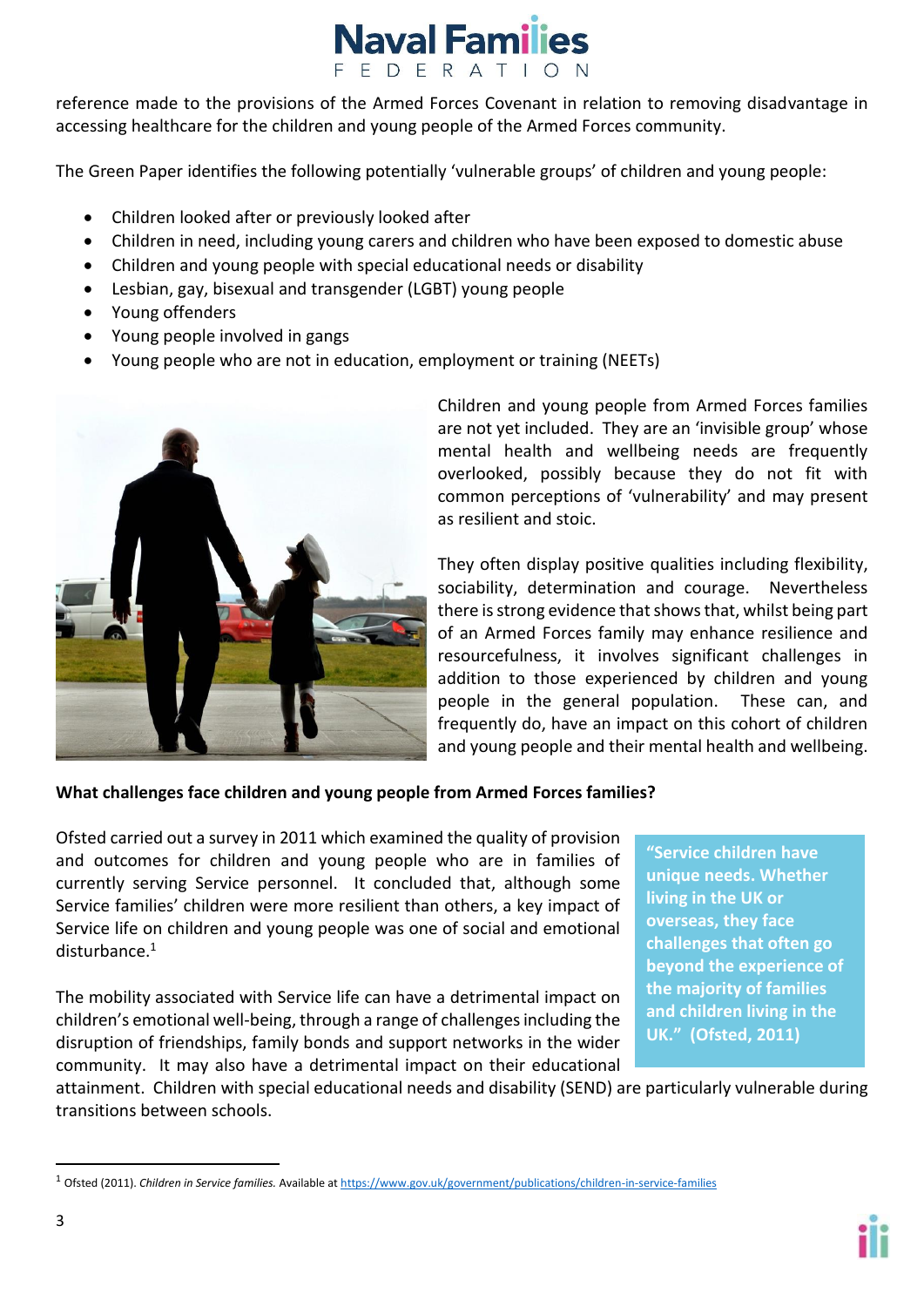## **Naval Families** DFRAT



The operational tempo for the Royal Navy and Royal Marines is undiminished since the withdrawal of UK Armed Forces from Afghanistan. The frequency, duration, and sometimes unpredictability, of operational deployments by a parent can have farreaching consequences for Service families. Naval Service families are geographically dispersed across the UK and overseas, and may not be located near family or Service support.

Deployments may last for periods of up to 9 months, sometimes (as is the case for

submariners, for example) with no contact with home. Both deployment and 'weekending' lifestyles involve separation and disruption to family life, which have an effect on children and young people's emotional and mental well-being.

These types of separation may have a particular impact on babies and young children who are at a key stage of their development. The impact of being part of an Armed Forces family may change over time and as children grow and develop.

In extreme cases, a parent's service in the Armed Forces could result in bereavement, or to a family having to accept and live with physical or mental harm to a parent.

A small number of Service children and young people have lone parents serving in the Armed Forces who are deployed away from home. Such children may be cared for by other family members or carers.

Children from families of foreign and Commonwealth Service people may face huge change and upheaval on moving to the UK and face additional challenges including language, cultural and religious differences, forming friendships, and unfamiliar food and climate.

The Green Paper identifies young carers as a group of children and young people who may be especially vulnerable. Within this cohort are young carers from Armed Forces families, who are a 'hidden group within a hidden group', and may become young carers as a result of their connection to the Armed Forces.

The Children's Society was commissioned by NHS England to investigate the needs of children in Armed Forces Families with **"It was hard when my dad went away for 6-9 months deployment. It was hard for me because my responsibilities had changed. When my Dad went away my mum relied on me to help care and look after my younger brother who has learning disabilities. This has had an impact on my life. I used to struggle at school and then I used to come home and I found it hard to get any homework done." (Young Carer, aged 10. Children's Society, 2017)**

caring responsibilities for a family member with a disability or additional needs.<sup>2</sup> They might be caring for a serving parent who has returned from deployment and is injured physically or experiencing mental health

1

<sup>2</sup> The Children's Society (2017). *Young Carers in Armed Forces Families.* Available at[: https://www.childrenssociety.org.uk/youngcarer/our-work/armed-forces](https://www.childrenssociety.org.uk/youngcarer/our-work/armed-forces)